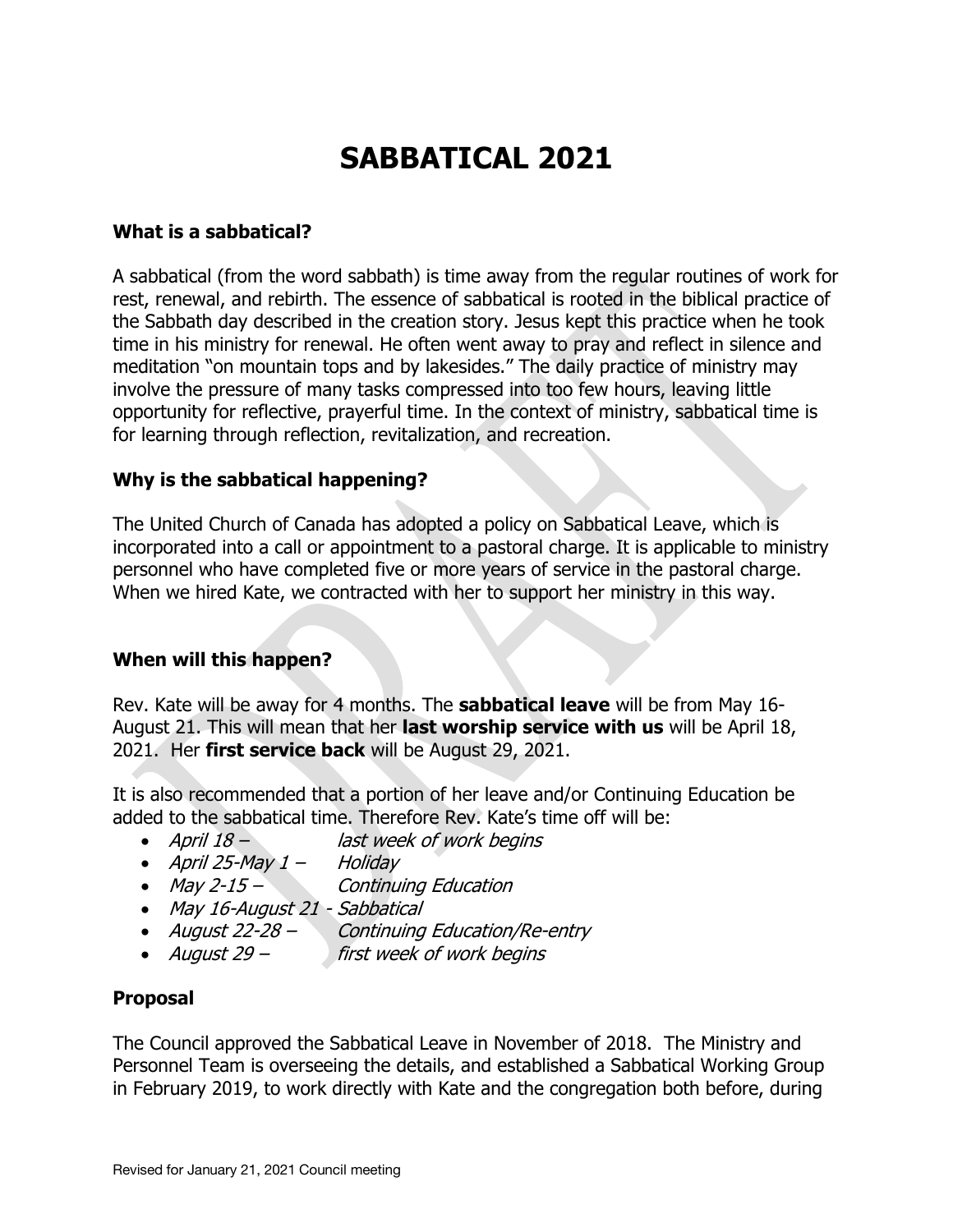and after the leave. The anticipated sabbatical was delayed indefinitely due to the COVID-19 pandemic. In December, 2020, Council approved the reinstatement of the sabbatical leave, this time for 2021. Council has approved the revised goals and plan for the sabbatical.

The members Sabbatical Working Group (SWG) are: Charles MacDonald, Janice Sinker and Rev. Dr. Kate Crawford.

#### **What are the goals for the sabbatical?**

Working with Council, Kate has set the following goals:

- Rest One month of unstructured time, divided into two periods, one to precede and one to follow the more structured time, allowing for transition out of and back into the work routine.
- Learning and Personal Growth Expanding on our stated goal of Community building, and including our commitment to accessibility, Rev. Kate will be spending time working with L'Arche Antigonish, a community of support for adults with intellectual and physical disabilities, part of the global L'Arche International movement.

#### **What is the plan for the sabbatical?**

Working with the Sabbatical Working Group, a detailed plan has been created, based on Kate's official responsibilities with us. These include Sunday morning worship, sacraments, pastoral care, attendance at meetings, etc. Council has approved the plan, and Regional Council has received a copy.

#### **What will happen during the sabbatical?**

A) Worship – Leadership will be offered by local Licensed Lay Worship Leaders who are known to us, Name, and Name, as well as members of the congregation. There is money set aside for this purpose, which came to us through the Restorative Care Plan while Rev. Kate was on her recent sick leave.

B) Pastoral Care and Funerals – Emergency Pastoral Care (funerals) will be provided by neighbouring clergy. A plan is being developed by Council to employ a designated pastoral care provider as well, for visitation, as this is a much appreciated ministry of the congregation, and cannot fall entirely to our wonderful volunteer Congregational Visitors.

C) Meetings - Western Ontario Waterways Regional Council has appointed Name as our Pastoral Charge Supervisor for the duration of the sabbatical leave. They will attend Council and meetings of the Board of Trustees.